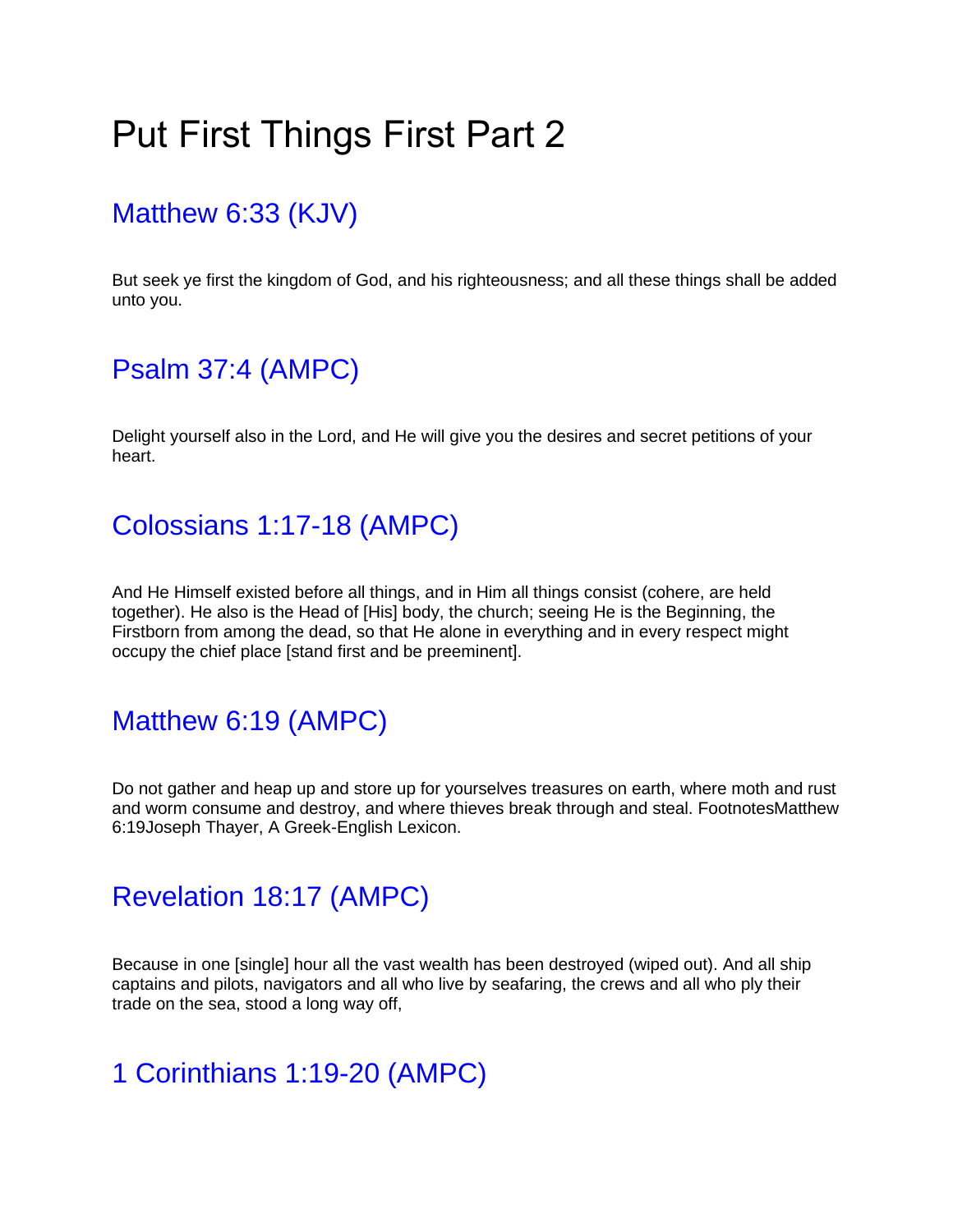For it is written, I will baffle and render useless and destroy the learning of the learned and the philosophy of the philosophers and the cleverness of the clever and the discernment of the discerning; I will frustrate and nullify [them] and bring [them] to nothing. Where is the wise man (the philosopher)? Where is the scribe (the scholar)? Where is the investigator (the logician, the debater) of this present time and age? Has not God shown up the nonsense and the folly of this world's wisdom?

#### [1 Corinthians 13:2 \(NIV\)](https://www.biblegateway.com/passage/?search=1%20Corinthians%2013%3A2&version=NIV)

If I have the gift of prophecy and can fathom all mysteries and all knowledge, and if I have a faith that can move mountains, but do not have love, I am nothing.

#### [Matthew 7:5 \(NIV\)](https://www.biblegateway.com/passage/?search=Matthew%207%3A5&version=NIV)

You hypocrite, first take the plank out of your own eye, and then you will see clearly to remove the speck from your brother's eye.

#### [Matthew 6:14-15 \(NIV\)](https://www.biblegateway.com/passage/?search=Matthew%206%3A14-15&version=NIV)

For if you forgive other people when they sin against you, your heavenly Father will also forgive you. But if you do not forgive others their sins, your Father will not forgive your sins.

# [1 Kings 17:7-16 \(NIV\)](https://www.biblegateway.com/passage/?search=1%20Kings%2017%3A7-16&version=NIV)

Some time later the brook dried up because there had been no rain in the land. Then the word of the Lord came to him:"Go at once to Zarephath in the region of Sidon and stay there. I have directed a widow there to supply you with food."So he went to Zarephath. When he came to the town gate, a widow was there gathering sticks. He called to her and asked, "Would you bring me a little water in a jar so I may have a drink?"As she was going to get it, he called, "And bring me, please, a piece of bread." "As surely as the Lord your God lives," she replied, "I don't have any bread—only a handful of flour in a jar and a little olive oil in a jug. I am gathering a few sticks to take home and make a meal for myself and my son, that we may eat it—and die."Elijah said to her, "Don't be afraid. Go home and do as you have said. But first make a small loaf of bread for me from what you have and bring it to me, and then make something for yourself and your son. For this is what the Lord , the God of Israel, says: 'The jar of flour will not be used up and the jug of oil will not run dry until the day the Lord sends rain on the land.'"She went away and did as Elijah had told her. So there was food every day for Elijah and for the woman and her